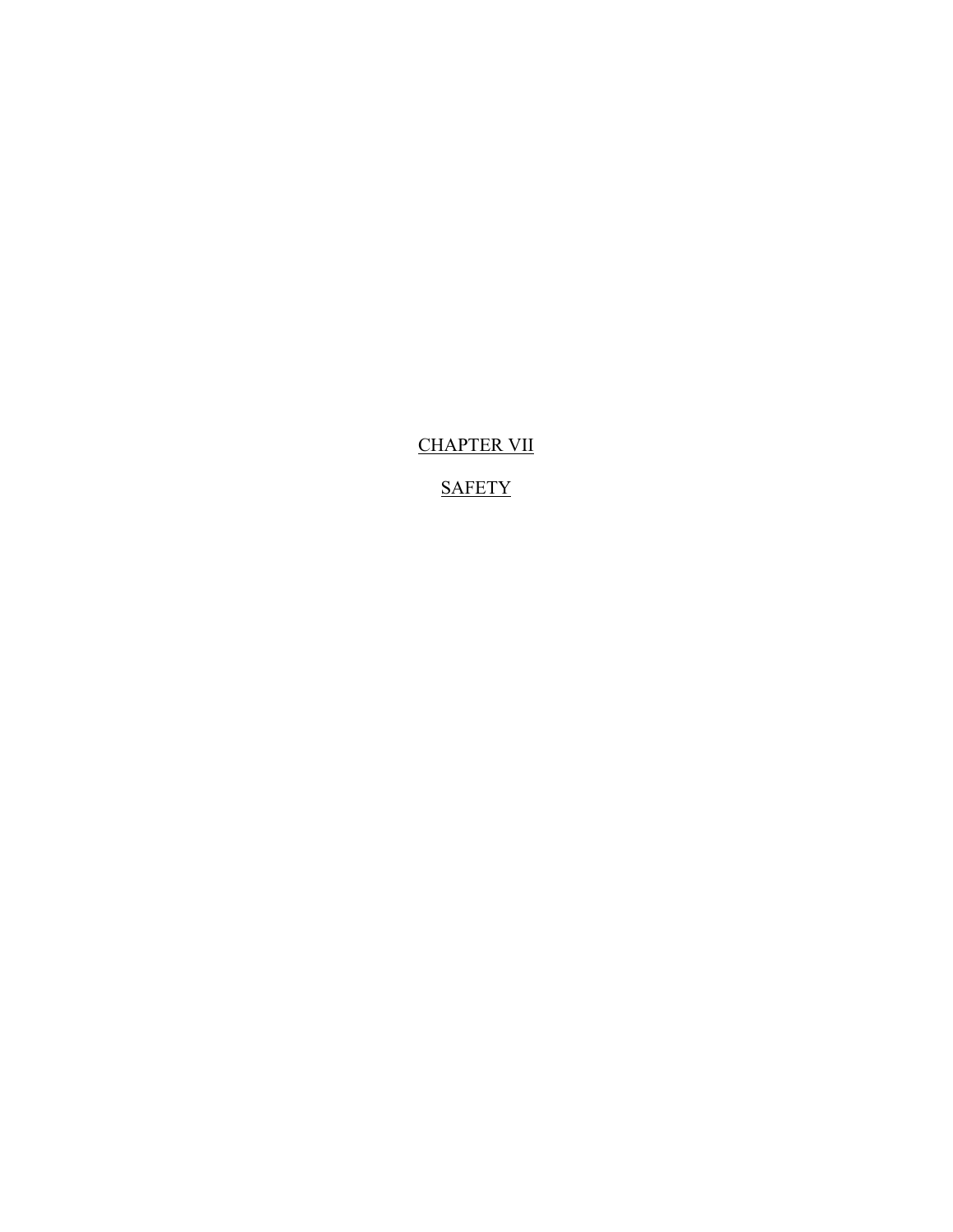### CHAPTER VII

## **SAFETY**

A. GENERAL

### 1. Management's Responsibility

### a. Safety Information to Employees

Employees in maintenance work and in the operation of wastewater treatment plants are more than ordinarily exposed to personal injuries. Slippery ladders, walks, and steps; heavy lifting; fast-flowing water and deep tanks to fall into; exposed machinery; electric currents; and explosive and asphyxiating gases are ever present and lead to the necessity for the exercise of every reasonable safety precaution.

Accidents are commonly caused by unsafe acts of employees or result from hazardous conditions, or they may be a combination of both.

However, a lot of accidents, in some cases, can be prevented by the practice of proper safety procedures. Accident prevention is the result of thoughtfulness, and the application of a few basic principles and knowledge of the hazards involved. It has been said that the first step for accident prevention is "Always be Careful". Every one working at this treatment facility must learn how to be careful and what to avoid. With this knowledge he can then always think and practice safety.

#### b. Hazardous Working Condition Elimination

Employee hazards in pollution abatement plants include exposure to physical injuries, body infections, oxygen deficiency, noxious gases or vapors, and various others.

The prevention of physical injuries begins with good housekeeping. Tools, parts and other things should not be left lying around. Warning signs, railings and covers in place can protect against low piping, open tanks and open manholes or hatches.

The body infections can be prevented by wearing protective clothing, gloves, and goggles. Proper tools should be used also.

The depletion of oxygen and occurance of noxious gases or vapors usually happen in a confined space as a result of organic processes in closed or poorly ventilated chambers. Working conditions can be improved by providing better ventilation of enclosed spaces by inducing a draft, filling and emptying the space with water, or by some means of displacing the gases with breathable air; avoiding sparks from electrical equipment, tools, shoes, matches, and other flames; providing gas masks and other safety equipment; and analyzing the atmosphere before entering.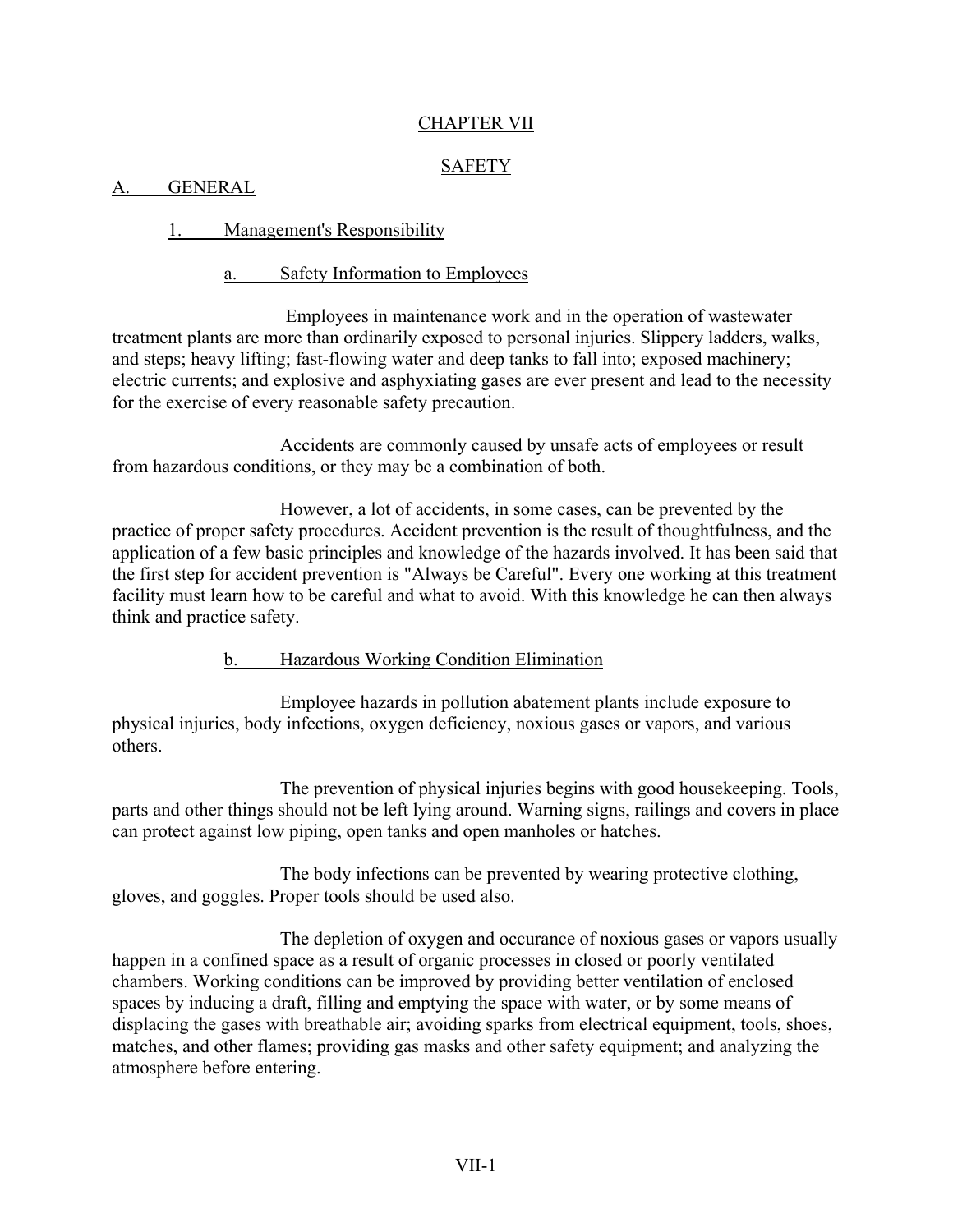### c. Motivate Employees to be Safety Minded

These occupational hazards are largely avoided by the execution of safe practices and the use of safety equipment. The dangers are many. This is supported by the manhour accident records of insurance companies.

It is the responsibility of the pollution abatement facility operator to acquaint himself with the hazards associated with plant maintenance and operation, and to take steps to eliminate them. Accidents do not happen--they are caused! By thinking "safety," it can soon become a state of mind.

Accident prevention is of the utmost importance, but knowing what to do when an accident occurs is also important. It may be too late to learn how to use life saving procedures or equipment after an accident. BE PREPARED by staging periodic, emergency first aid drills.

When the Water Pollution Control Facility was designed and constructed, the laws governing occupational safety were followed precisely and all required safety features were installed in the plant.

## d. Entry to Confined Spaces

Chapter 201 of the Pennsylvania Department of Environmental Resources Rules and Regulations requires that "no employer shall permit any employee to enter any confined space unless another workman supplied with appropriate emergency protective equipment, as determined by the Department, is stationed outside the confined space to summon help and assist the workman in the event of an emergency."

No worker shall be permitted to enter a confined space unless the worker has received instructions and training in the proper entry procedures to be used. Before any worker enters a confined space, tests must be taken by a trained responsible person, to determine the amount of oxygen and combustible gas contained in the confined space. Measurements should be made at the entry port and at different levels by using a probe. Under no circumstances should a confined space be entered to make these tests.

The confined space should not be entered if the combustible gas reading is greater than 10 percent of the lower explosive limit or the oxygen content is less than 19 percent by volume. If the tests show no harzardous situation as to combustible gas or lack of oxygen, the worker may enter the confined space. Even though the tests show no hazards, the situation may change so tests should be repeated at five minute intervals while any work is being done in a confined space.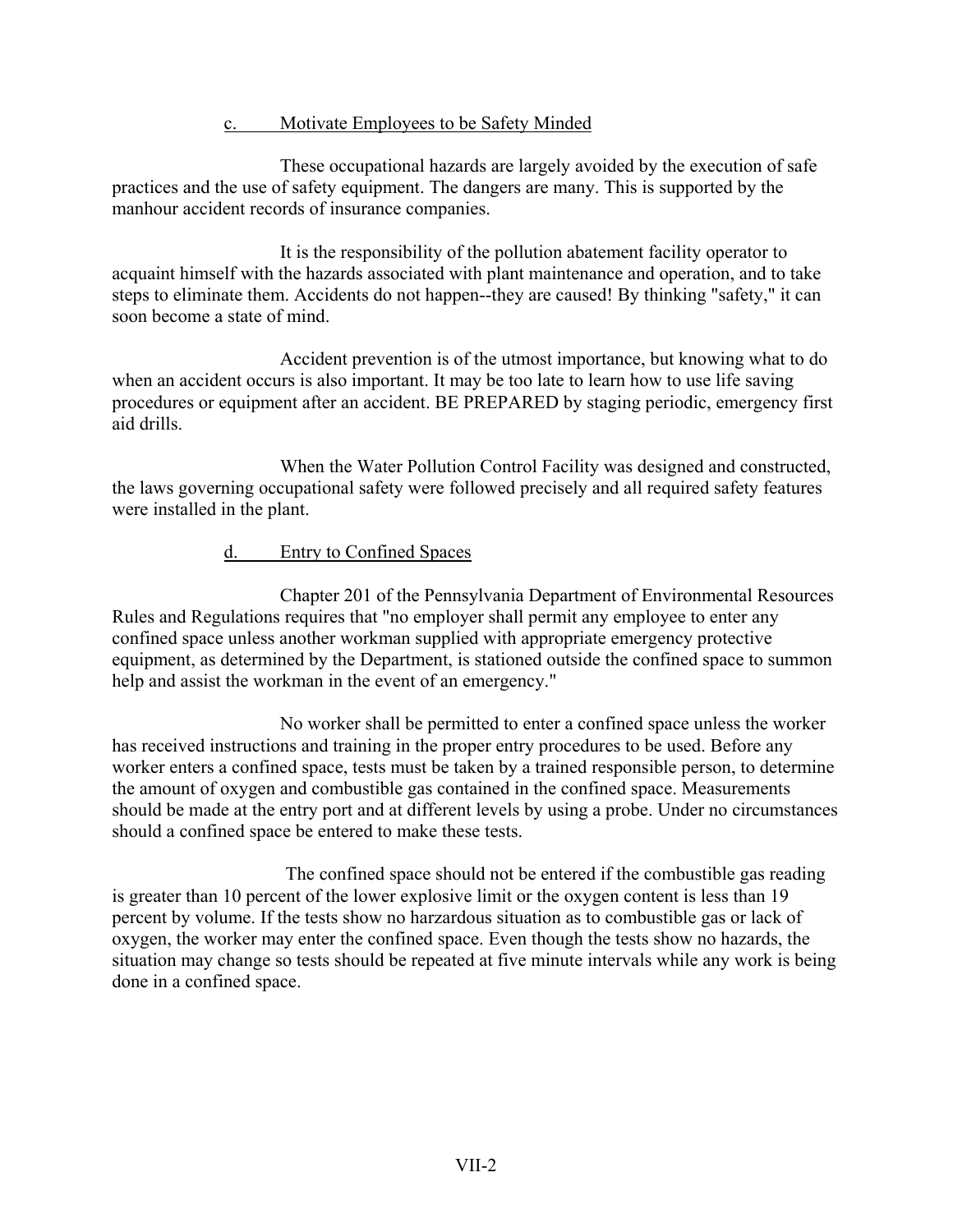No employer shall permit any employee to enter any confined space unless a confined space entry procedure is used incorporating one of the following conditions:

> $i$ . The employer has ascertained by air sampling performed by a trained person prior to and periodically during occupancy that: (a) the atmosphere in the confined space contains an adequate quantity of oxygen (19 percent) and (b) harmful atmospheric contaminants have been diluted to safe concentrations; or

ii. The employer has equipped the workman with supplied-air respirator or self-contained breathing apparatus, safety harness, a safety line and where necessary, protective clothing; or

iii. The employer has documented to the satisfaction of the Department that no harmful contaminants should be present nor will be introduced and that adequate mechanically induced dilution ventilation is used before entry and during occupancy to ensure that a minimum of 19 percent oxygen is supplied to the confined space."

The worker shall wear protective clothing, hard hat and a safety harness when entering the confined space. One other workman shall remain outside of the confined space while the worker is inside. The workman outside shall at all times be in communications with the worker inside the confined space, and shall have rescue equipment available immediately, such as safety lines, safety harness, and a supplied-air respirator hose mask. No one shall smoke within the confined space and only approved safety lighting will be used. Sparks from tools shall be prevented by the use of non-sparking beryllium-copper alloy tools.

If the tests, before entering, show combustible gases or oxygen deficiency, the confined space shall be thoroughly ventilated by using the fresh air blower equipment. After thorough ventilation, at least five complete air changes, and combustible gases and oxygen tests indicate a safe situation, the worker shall be permitted to enter the confined space following the same procedures as mentioned above. The blower shall continue to operate while the worker is in the confined space.

If the tests before entering show a hazardous situation, but an emergency exists because of flooding or a workman is overcome, the worker, in addition to the above procedures, must be equipped with the supplied air respirator hose mask before entering the confined space.

Any time it is necessary for treatment plant personnel to enter confined spaces, a Confined Space Entry Permit must be completed. A sample form is shown in Chapter V of this manual. These forms must be kept on file at the treatment plant for a minimum of six months, during which time they are subject to review or acquisition upon written request by the Bureau of Occupational Health, Department of Environmental Resources.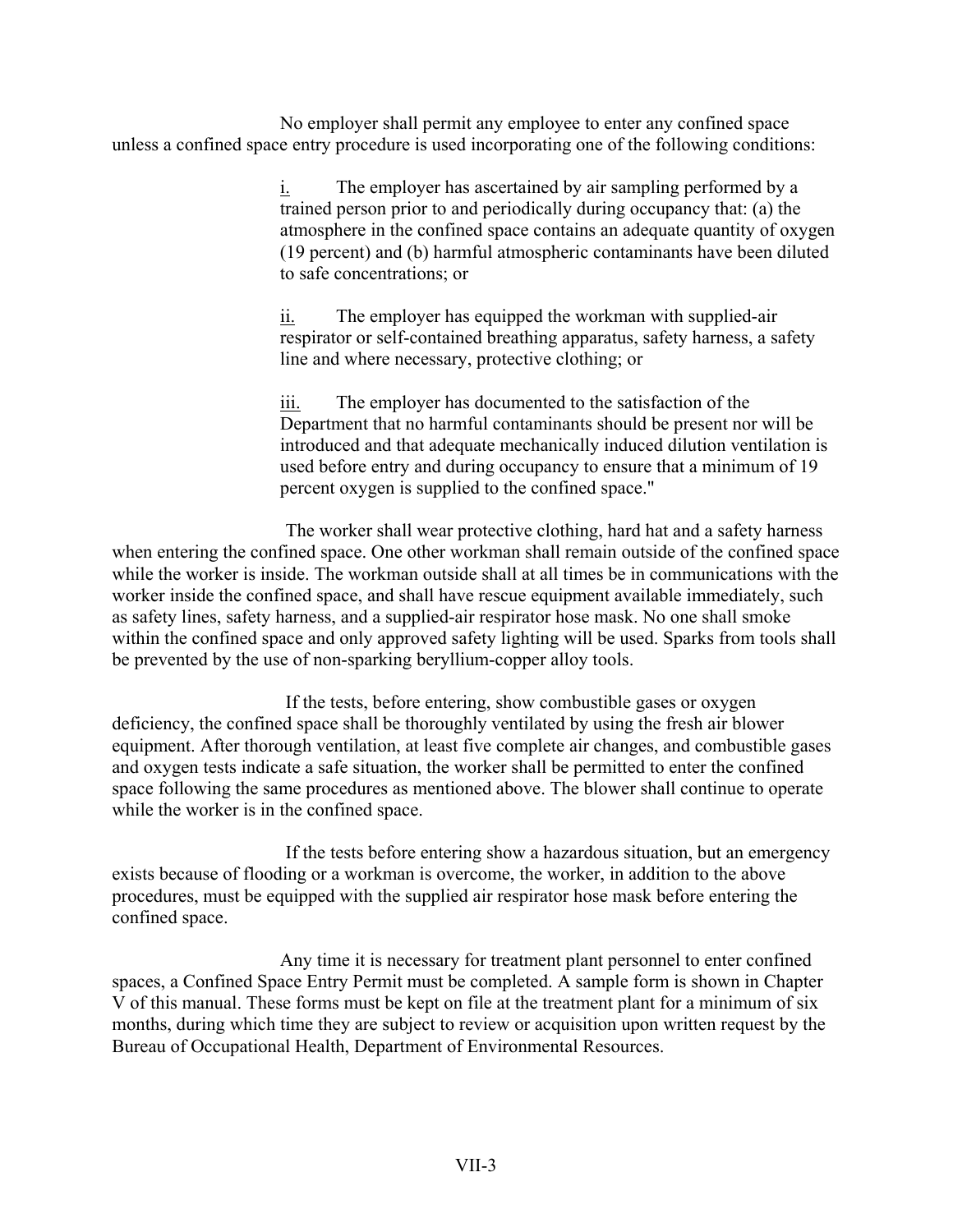The following is to be posted, in a plasticized form, near the doorways on the plant, in maintenance vehicles and at confined space entry points.

# NOTICE TO TREATMENT PLANT EMPLOYEES

## PROCEDURE FOR CONFINED SPACE ENTRY

- 1. All entry ports are open and ventilators operating on continuous basis.
- 2. Standby employee available trained in space entry procedure with knowledge of emergency rescue equipment and location of same.
- 3. To sample atmosphere in confined space for oxygen content which must be 19% and sample for combusible gases which must be 10% or lower. This must be done at different levels.
- 4. Flush contaminants from space with blower if above sampling tests are not satisfactory.
- 5. Sampling with meter must be carried out during work time in confined space.
- 6. Emergency equipment shall include blower, harness, safety line and breathing apparatus.
- 7. Safety clothing should be worn such as rainwear, boots, gloves and headgear.

## 2. Operator's Responsibility

Although management has assumed the responsibility of providing certain safeguards it is the Operator's responsibility to assure that safety procedures are followed by himself and other working and visiting personnel. Where written procedures have not been made available the Operator's best judgement shall be exercised. Some areas of caution:

- $\underline{i}$ . Exposure to harmful chemicals and/or noxious gases<br>ii. Electrical hazards
- Electrical hazards
- iii. Rotating equipment
- iv. Fire and flammable substances
- v. Heat and Cold Atmospheric conditions
- vi. Noise levels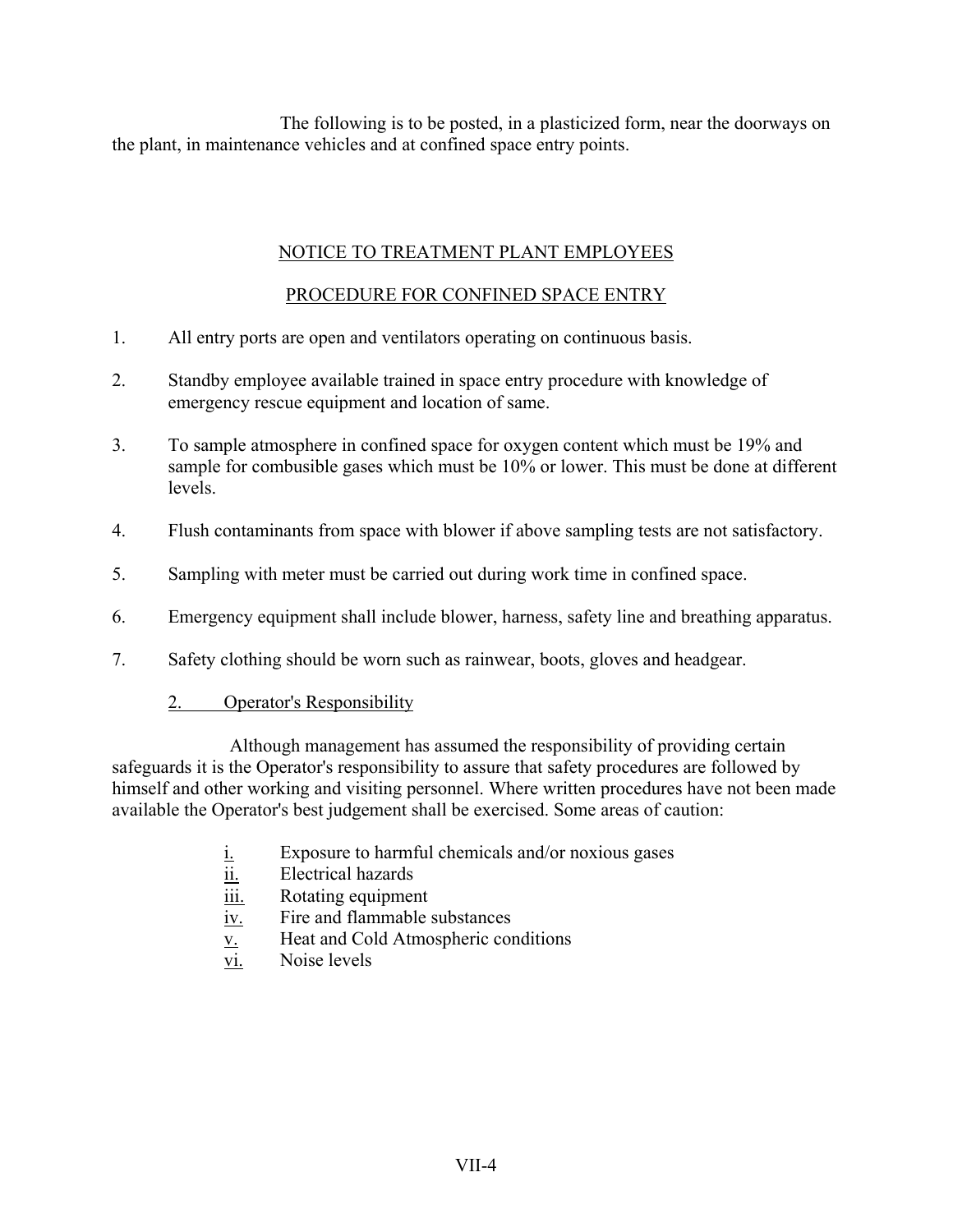### B. ELECTRICAL HAZARDS

### 1. Grounding of Electric Tools

Electrical shock hazards are present in many wastewater treatment plants. To avoid injury, portable rubber mats should be utilized. Grounding of all equipment is essential. Portable power tools should be equipped with ground wires and special outlets and plugs. Accidents can be, and have been, caused by such equipment not being grounded. When work is to be done on equipment controlled by a switch located at some distance from the equipment, the switch should be tagged out with a red card to prevent others from closing the circuit.

### 2. First Aid for Electric Shock Victim

In the event of electrical shock these measures should be taken.

- i. Do not attempt to move the victim
- ii. Keep him warm by covering him with a blanket
- iii. Do not leave the victim unattended
- iv. Remain calm and try to reassure the victim
- v. Immediately notify the ambulance service.
- 3. Authorized Personnel to Perform Electrical Repairs

The plant operator and his assistant should be familiar with the basic electrical operation of the plant. They must be cautioned, however, that they are only responsible for minor electrical repairs. If there is ever any question in their mind while performing any electrical repairs they shall acquire the services of a qualified licensed electrician equipped with the knowledge, tools, and equipment to safety diagnose and correct any problems in the electrical system.

#### 4. Safety Precautions

Electrical hazards require careful attention. Listed below are some suggestions which might be helpful to prevent accidents pertaining to them.

> i. Do not ground yourself in water or on pipes or drains. Avoid them when working near any electricity.

- ii. Allow only authorized people to work on electrical equipment and repairs.
- iii. Keep all electrical controls accessible and well marked.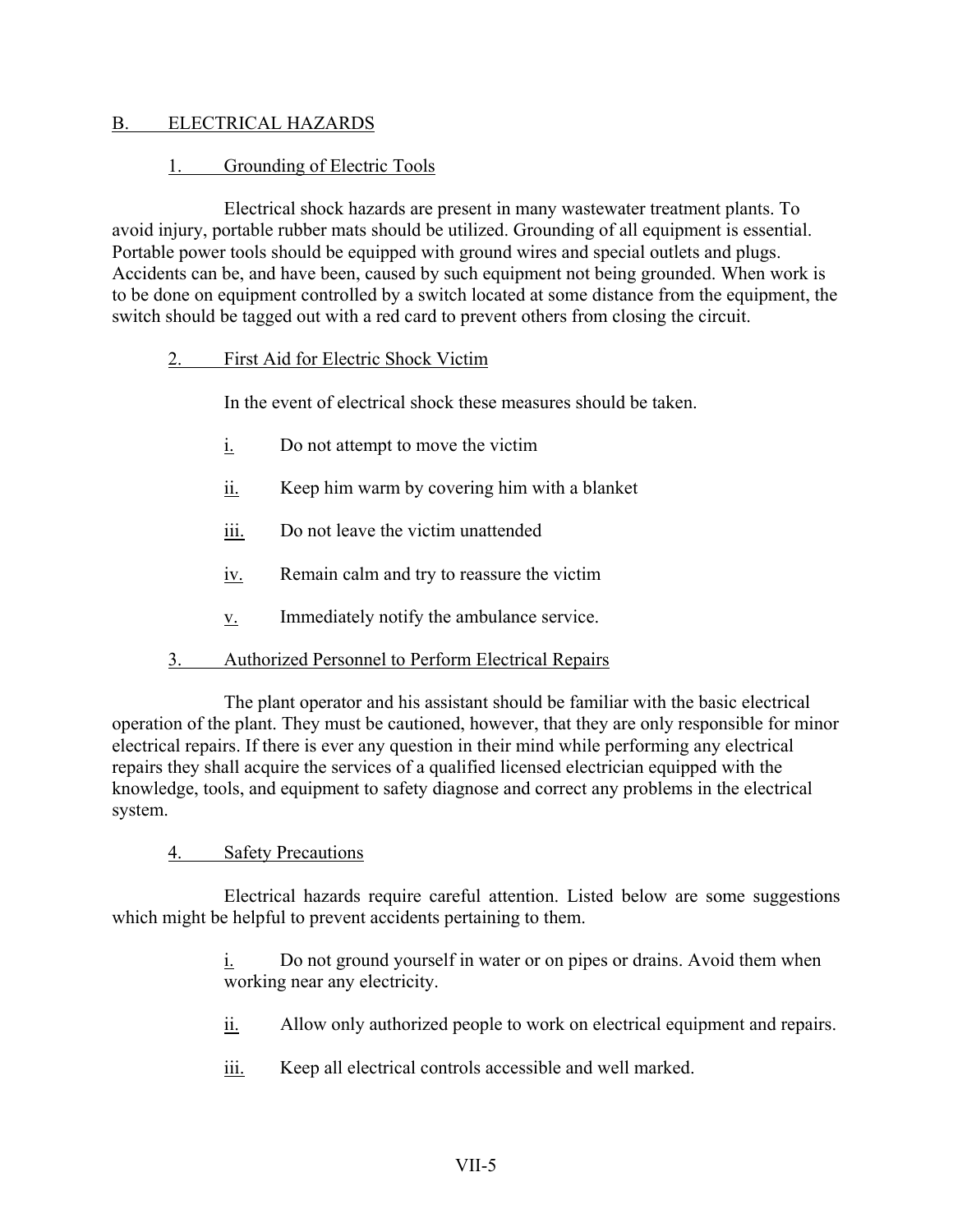iv. Keep rubber mats on the floor in front of electrical panels; keep edges trimmed so that they do not become a tripping hazard.

- $\underline{v}$ . Keep wires from becoming a tripping hazard.
- vi. Work in pairs around electrical equipment.

vii. Place "Man on Line" signs and lock the switches when working on electrical equipment which another person can turn on.

viii. Never use metal ladders around electrical equipment.

ix. Handle breaker wires as though they were "live" wires.

x. When there is a question about any electrical hazard, ask before you expose yourself to it.

- xi. Do not use any part of your body to test a circuit.
- xii. Ground all electric tools.

xiii. When working around electrical equipment, as with any other hazardous work, keep your mind on the hazards at all times.

# C. MECHANICAL EQUIPMENT HAZARDS

## 1. Equipment Guards

To prevent injuries associated with mechanical equipment employees should avoid wearing loose clothing which may become entangled in the plant's machinery. Extreme caution must be used in working around rotating, revolving, oscillating, nutating, or otherwise moving equipment, belts, chains, pump couplings, etc. Equipment guards have been provided in certain areas for the protection of the operator and service personnel.

Periodic checks should be made to insure that all equipment anchoring devices and support structures are firm, rigid, and adjusted to the tolerances required by the manufacturer.

When hosing, sweeping, or dusting around the mechanical parts in the plant, employees must be careful to keep debris away from the machines so that it cannot be thrown back at them.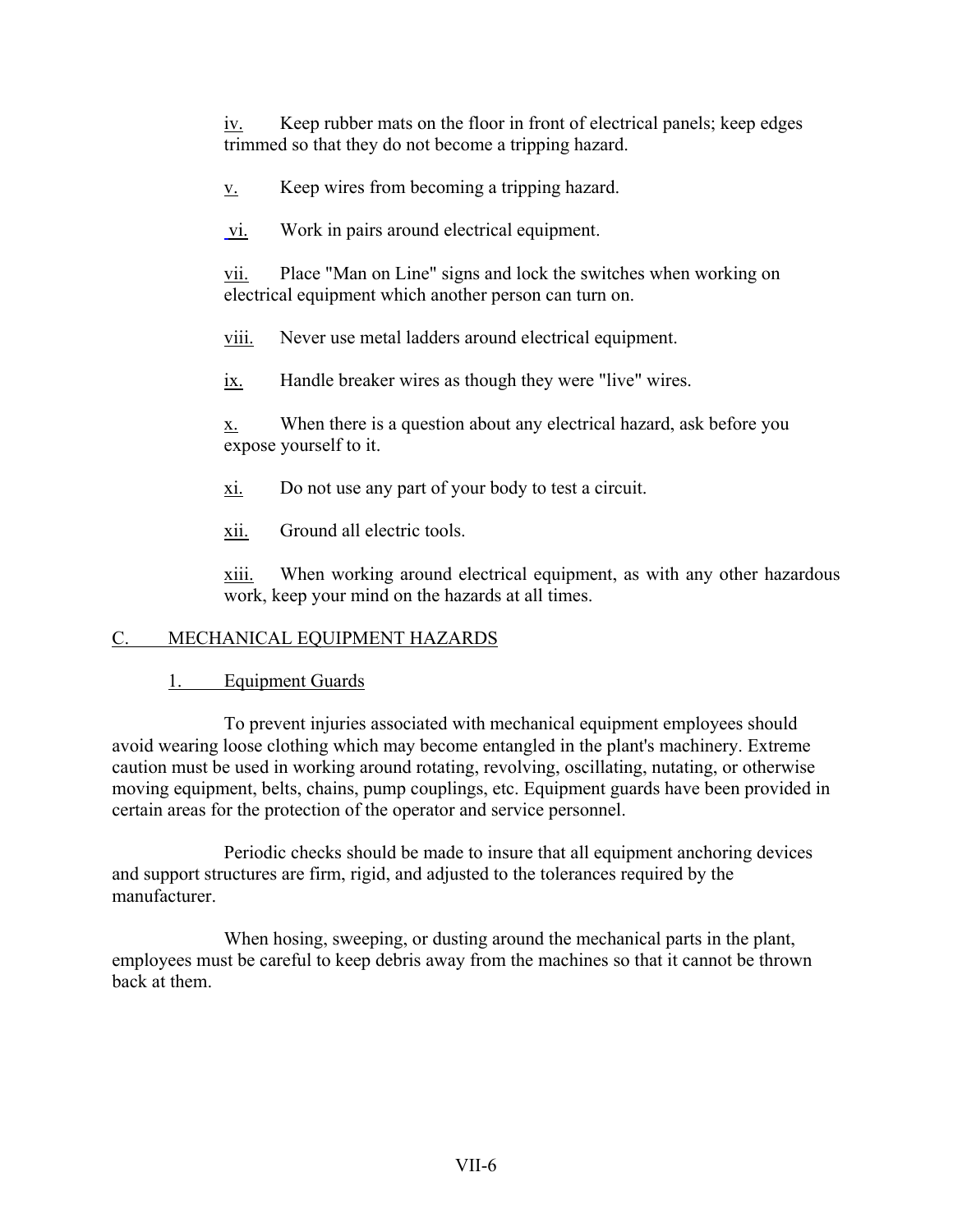## 2. Noise Level Considerations

Excessive noise levels may present some problems in communication among plant personnel around moving machinery. To prevent accidents, personnel must be sure instructions are clearly understood before beginning work in areas of higher noise levels. Earplugs may be used by personnel to alleviate discomfort but it must be remembered that communication will be inhibited.

In areas where the noise levels were expected to be excessive, such as the blower room, special treatment to the building walls, ceilings, etc. was performed but additional facilities may be required to reduce the noise to a reasonable level.

# 3. Authorized Personnel to Perform Mechanical Repairs

Only authorized personnel should perform maintenance on mechanical equipment. Major repairs which call for specialized training should not be attempted by plant personnel; instead, they should be referred to the manufacturer's service representative.

## 4. Space

Adequate space has been provided around each major item of equipment to properly service and perform preventive maintenance on the equipment. Should a major repair item be needed, a work room is available to conveniently store malfunction items until repaired and to provide a safe area for working on the equipment.

## D. FIRE HAZARDS

# 1. Storage of Flammable Materials

To eliminate the potential hazards of explosions or fires all flammable materials should be stored in leak-proof containers and placed in areas which are not subjected to excessive heat. These containers should be stored in an orderly manner and be clearly labeled as to their specific contents to avoid any errors in their practical use.

A fire extinguisher should be readily accessible to the area in which these materials are stored.

# 2. Fire Extinguisher

The control building is equipped with a portable  $CO<sub>2</sub>$  type extinguisher which can effectively control combustibles such as flammable liquids, gases, greases, etc. They are made of steel with a red enamel finish complete with wall-hanging brackets.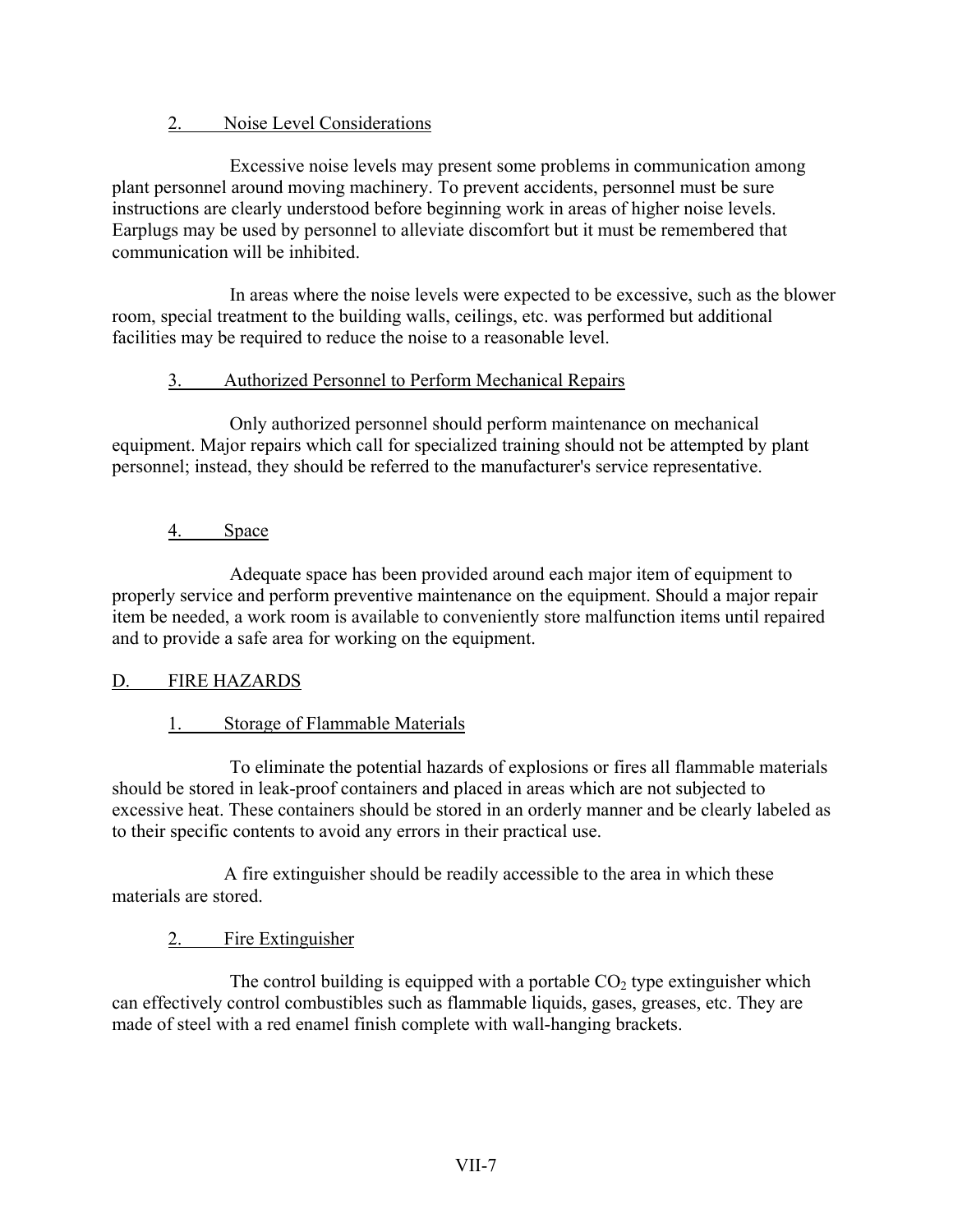### 3. Flammable Vapor

This wastewater treatment plant is not equipped with a vapor detector. If a situation occurs in which personnel feel that flammable vapors are existing, they should contact the local fire department for assistance.

## E. LABORATORY HAZARDS

## 1. Volatile Materials Handling

Volatile materials should be stored in special explosion proof containers and should not be stored in areas of excessive heat. They should not be used around open flames, and smoking should be prohibited in their presence and in the laboratory. The laboratory should also be well ventilated by opening windows and doors or with portable equipment when volatile reagents are used.

## 2. Protective Clothing and Emergency Equipment

To prevent hazards associated with laboratory testing, protective clothing and proper emergency equipment must be available and within easy access at all times.

Treatment plant personnel should wear safety goggles and full length lab coats and/or aprons when performing certain laboratory analyses

Proper emergency equipment includes the proper type of fire extinguisher(s), a shower to flush chemicals off the lab technician in the event of a spill and proper first aid supplies.

In the event of a spill, immediately flush the affected part of the body with cool running water. If burns result from chemical spill, consult a physician immediately.

3. Ventilation

The laboratory is not equipped with a powered ventilation system. Generally tests performed in the laboratory will require only the opening of doors or windows for ventilation.

Should an accidental spill occur, then portable forced air ventilation equipment must be placed in operation.

4. Safety Practices Safety practices in wastewater treatment works laboratories are listed below:

i. All chipped or cracked glassware should be discarded

ii. Special explosion-proof containers should be used for storage of volatile materials